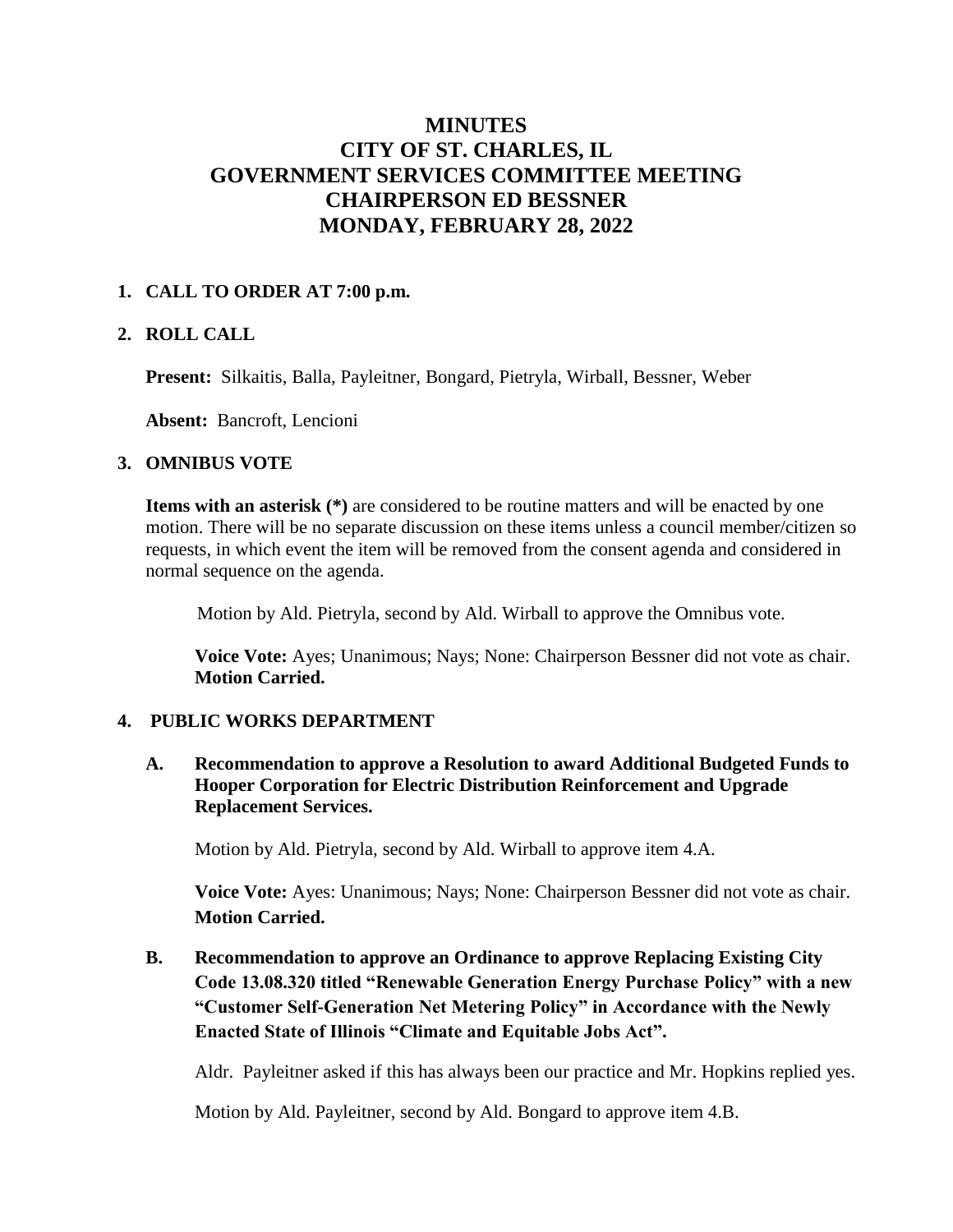**Voice Vote:** Ayes: Unanimous; Nays; None: Chairperson Bessner did not vote as chair. **Motion Carried.**

 **C. Recommendation to approve an Ordinance to Approve Replacing Existing City Code 13.08.315 titled "Interconnection Services for On-Site Generation Facilities" with a new "Customer-Owned Generating Facilities Interconnection Agreement" in Accordance with the Newly Enacted State of Illinois "Climate and Equitable Jobs Act".** 

Aldr. Silkaitis asked if a resident wanted to put a solar panel on their roof without going through the City, would they still have to follow this permitting process? Mr. Hopkins replied if it's not going to be connected to the City utility and not connected to your panel; otherwise it must go through the permitting process. Aldr. Silkaitis stated the permitting process is long; Mr. Hopkins replied that Green Energy is a positive thing, but from a Utility perspective, there is more to it than meets the eye. Aldr. Silkaitis asked if we have any customers that are on this program and Mr. Hopkins stated we have 20 solar installations total; 17 residential, 1 small commercial, 1 large industrial and 1 pending.

Aldr. Silkaitis asked if anyone is in the process of doing one and Mr. Hopkins stated when this was enacted and Municipalities and Co-Ops had 180 days to get this done, we put a moratorium on new applications, so there have not been any new ones in several months.

Aldr. Wirball asked what the process was to apply for this and Mr. Hopkins replied that the process starts in Building & Code Enforcement and then it will be distributed to other departments who are involved.

Aldr. Pietryla asked if the State is offering incentives for solar installations and if we anticipate an uptick in applications; Mr. Hopkins replied that the Federal Government offers an incentive, but he doesn't know about the State.

Motion by Ald. Pietryla, second by Ald. Wirball to approve item 4.C.

**Voice Vote:** Ayes: Unanimous; Nays; None: Chairperson Bessner did not vote as chair. **Motion Carried.**

# **D. Recommendation to approve a Resolution to award the Bid for Water and Wastewater Treatment Chemicals.**

Motion by Ald. Weber, second by Ald. Pietryla to approve item 4.D.

**Voice Vote:** Ayes: Unanimous; Nays; None: Chairperson Bessner did not vote as chair. **Motion Carried.**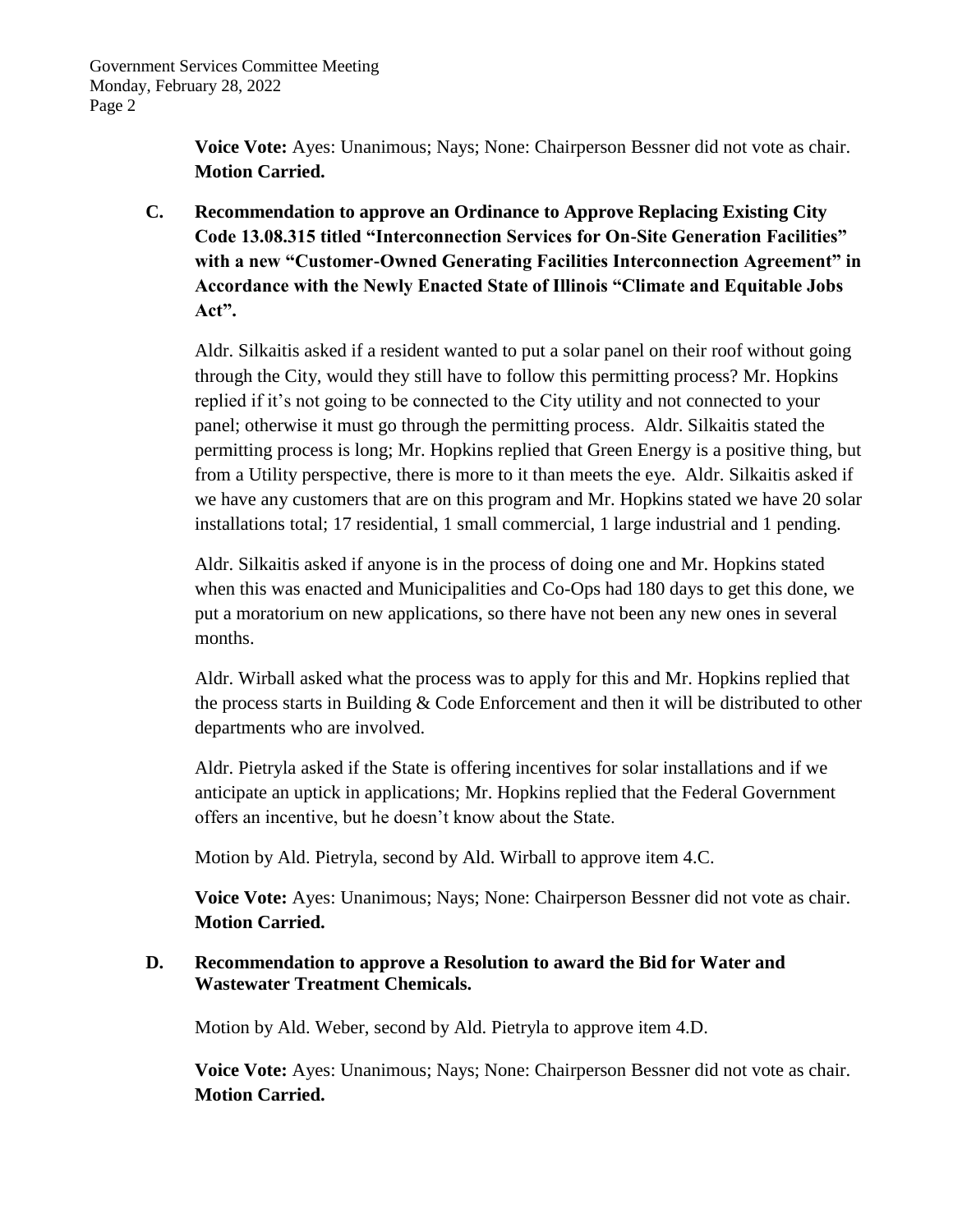# **E. Recommendation to approve a Resolution to approve Well #7 and #13 Interconnect Construction Project.**

Aldr. Wirball if this project this will address capacity issues and Mr. Wilson responded that it will start to address the capacity issues; there are several steps, and this is the first step.

Aldr. Bongard asked what the potential impacts are going to be to residents and Mr. Wilson stated there are two businesses adjacent to the project. We have already been in contact with them because we will have to use one of their parking lots, but residents will not be affected. Aldr. Pietryla asked if traffic on Randall Road will be affected and Mr. Wilson stated we will shut down one turn lane for a short period of time.

Aldr. Weber asked that once everything is removed, will the land be developable again, and Mr. Wilson stated no, we still need access when we need to maintain that well.

Motion by Ald. Wirball, second by Ald. Pietryla to approve item 4.E.

**Voice Vote:** Ayes: Unanimous; Nays; None: Chairperson Bessner did not vote as chair. **Motion Carried.**

# **F. Recommendation to approve an Ordinance Authorizing the City of St. Charles to borrow funds from the IEPA Water Pollution Control Loan Program for Riverside Lift Station.**

Aldr. Payleitner asked if the new public bathrooms will be open all the time or only for an event and Mr. Wilson stated they will be open all the time; it will be on our key scan system, so they will be open during certain times.

Aldr. Wirball asked what the time frame is for the additional parking lot; Mr. Wilson responded there is no time frame as this project is going to take two years and we haven't put the additional parking into any long term planning, but it will be, depending on the City's goals and budget priorities.

Aldr. Pietryla asked if the Camp Kane Foundation asked us to develop the parking and Mr. Wilson said no, they have not asked us to build it or fund it. They only asked us to lay it out so they could see that what we are proposing was in line with their master plan.

Aldr. Balla asked if we are replacing the number of parking spots in kind and Mr. Wilson said it's close. Aldr. Balla stated the proposed parking lot gets steep and Mr. Wilson said we haven't delved into that, there has been no engineering or long term studies.

Aldr. Silkaitis said this could all tie in to where they are going to build the mansion.

Aldr. Bongard asked if there was any pushback about relocating the monument and Mr. Wilson stated no, they have been great to work with.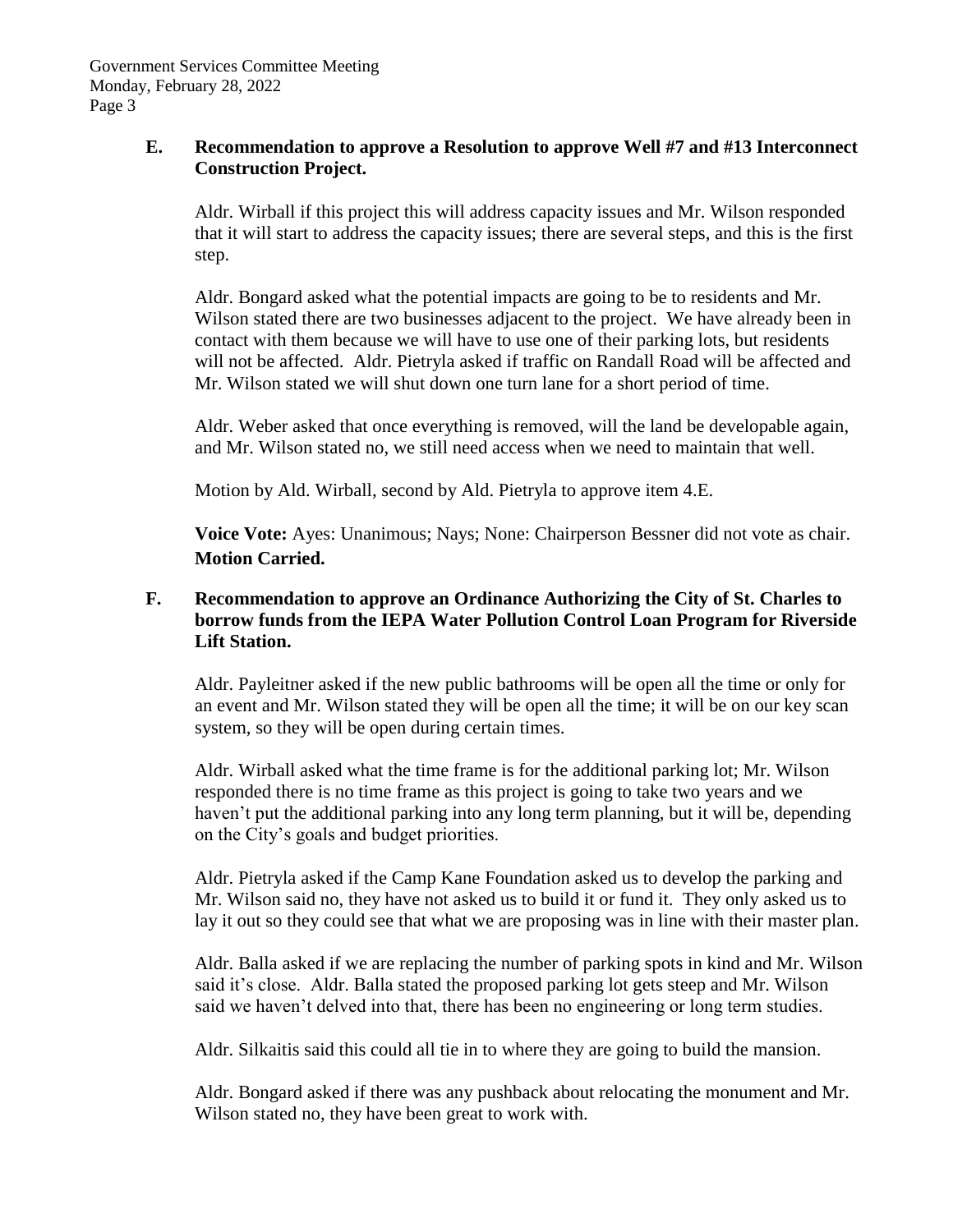Chairperson Bessner asked if the generator is relatively quiet and Mr. Wilson stated yes, it's relatively quiet and enclosed behind a fence.

Motion by Ald. Pietryla, second by Ald. Weber to approve item 4.F.

**Voice Vote:** Ayes: Unanimous; Nays; None: Chairperson Bessner did not vote as chair. **Motion Carried.**

## **G. Recommendation to approve a Resolution to approve Riverside Lift Station Construction Project.**

Motion by Ald. Wirball, second by Ald. Bongard to approve item 4.G.

**Voice Vote:** Ayes: Unanimous; Nays; None: Chairperson Bessner did not vote as chair. **Motion Carried.**

## **H. Recommendation to approve a Resolution to execute an Agreement for Lawn Mowing Services with Milieu Landscaping.**

Aldr. Pietryla asked if it is common to have a 5-year contract and Mr. Reineking stated in cases like this, from a staff perspective it is advantageous to develop a relationship with a contractor who gets to know the City. This first year is anticipated to be tough, but as they build familiarity, it starts to go smoothly.

Aldr. Pietryla asked if the rate will go up or if we are locked in; Mr. Reineking stated we are locked in, and if we add any parcels, we have per acre and per hour prices and we can cancel at any time if they are not meeting the contract.

Aldr. Balla asked how much our previous contract was and Mr. Reineking responded we were with Cornerstone Partners at \$136,000/year and right now we are at \$143,900/year. During the past year, we added  $7<sup>th</sup>$  Avenue Creek parcels and some easements that were not in the previous scope. We also increased the frequency on some parcels; previously we had them at monthly and found that monthly wasn't working well so we moved those parcels up to bi-weekly. These changes are reflected in the price.

Motion by Ald. Pietryla, second by Ald. Wirball to approve item 4.H.

**Voice Vote:** Ayes: Unanimous; Nays; None: Chairperson Bessner did not vote as chair. **Motion Carried.**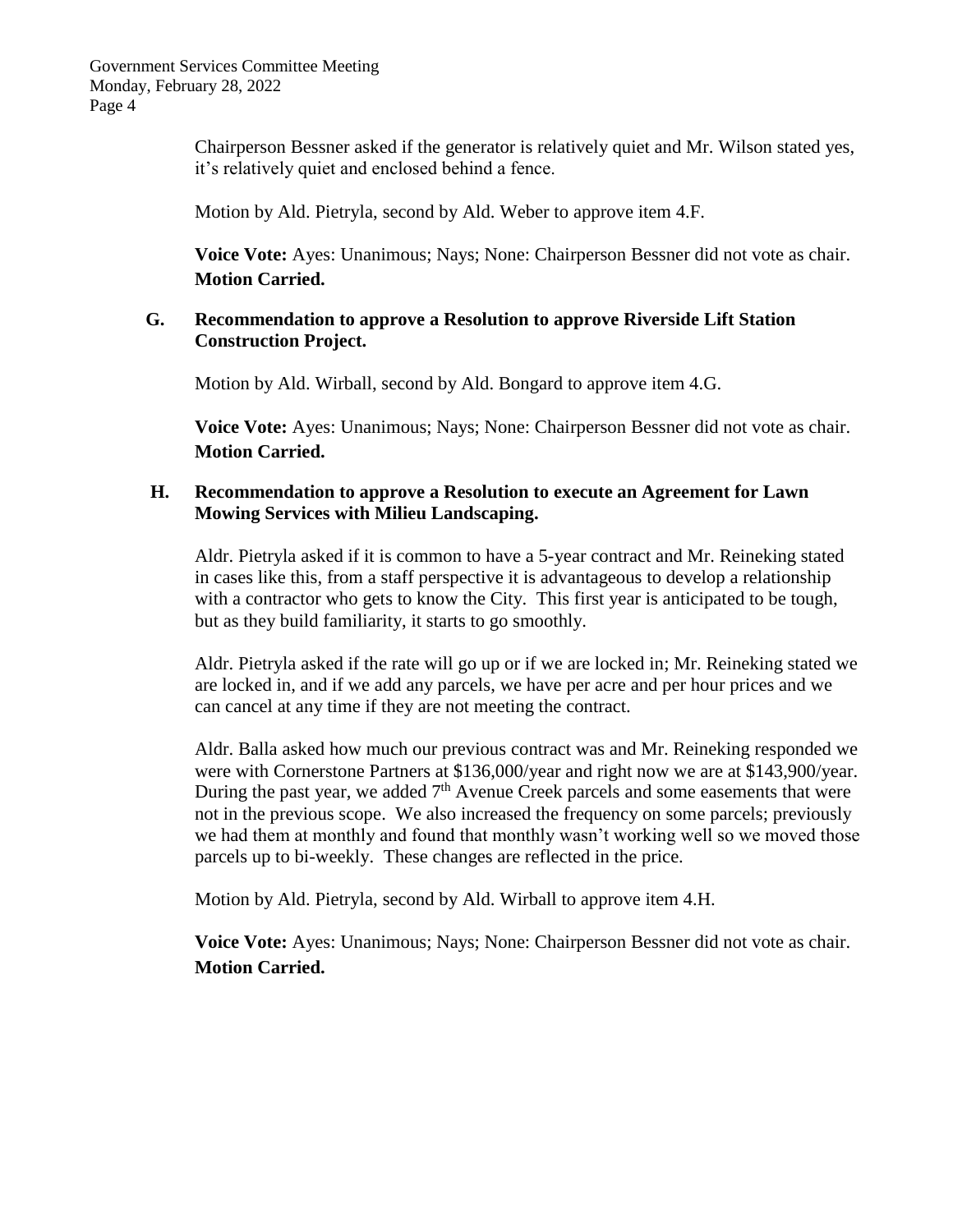## **I. Recommendation to approve a Resolution to execute a 5-Year Contract for Janitorial Services.**

Aldr. Silkaitis asked who our current contractor is; Mr. Reineking stated it is Dukane Contractors and they did not bid this.

Motion by Ald. Wirball, second by Ald. Pietryla to approve item 4.I.

**Voice Vote:** Ayes: Unanimous; Nays; None: Chairperson Bessner did not vote as chair. **Motion Carried.**

# **\*J. Recommendation to approve a Resolution to award the Contract Extension for Water Treatment Salt.**

Motion by Ald. Pietryla, second by Ald. Wirball to approve the Omnibus vote.

**Voice Vote:** Ayes: Unanimous; Nays; None: Chairperson Bessner did not vote as chair. **Motion Carried.**

# **\*K. Recommendation to approve a Resolution to award the Bid for Fire Hydrant Painting.**

Motion by Ald. Pietryla, second by Ald. Wirball to approve the Omnibus vote.

**Voice Vote:** Ayes: Unanimous; Nays; None: Chairperson Bessner did not vote as chair. **Motion Carried.**

# **\*L. Recommendation to approve a Resolution to Waive the Formal Bid Procedure and award Proposal for Eastside Lift Station Pump Replacement.**

Motion by Ald. Pietryla, second by Ald. Wirball to approve the Omnibus vote.

**Voice Vote:** Ayes: Unanimous; Nays; None: Chairperson Bessner did not vote as chair. **Motion Carried.**

# **\*M. Recommendation to approve a Resolution to authorizing Application to Kane County Riverboat Grant Program.**

Motion by Ald. Pietryla, second by Ald. Wirball to approve the Omnibus vote.

**Voice Vote:** Ayes: Unanimous; Nays; None: Chairperson Bessner did not vote as chair. **Motion Carried.**